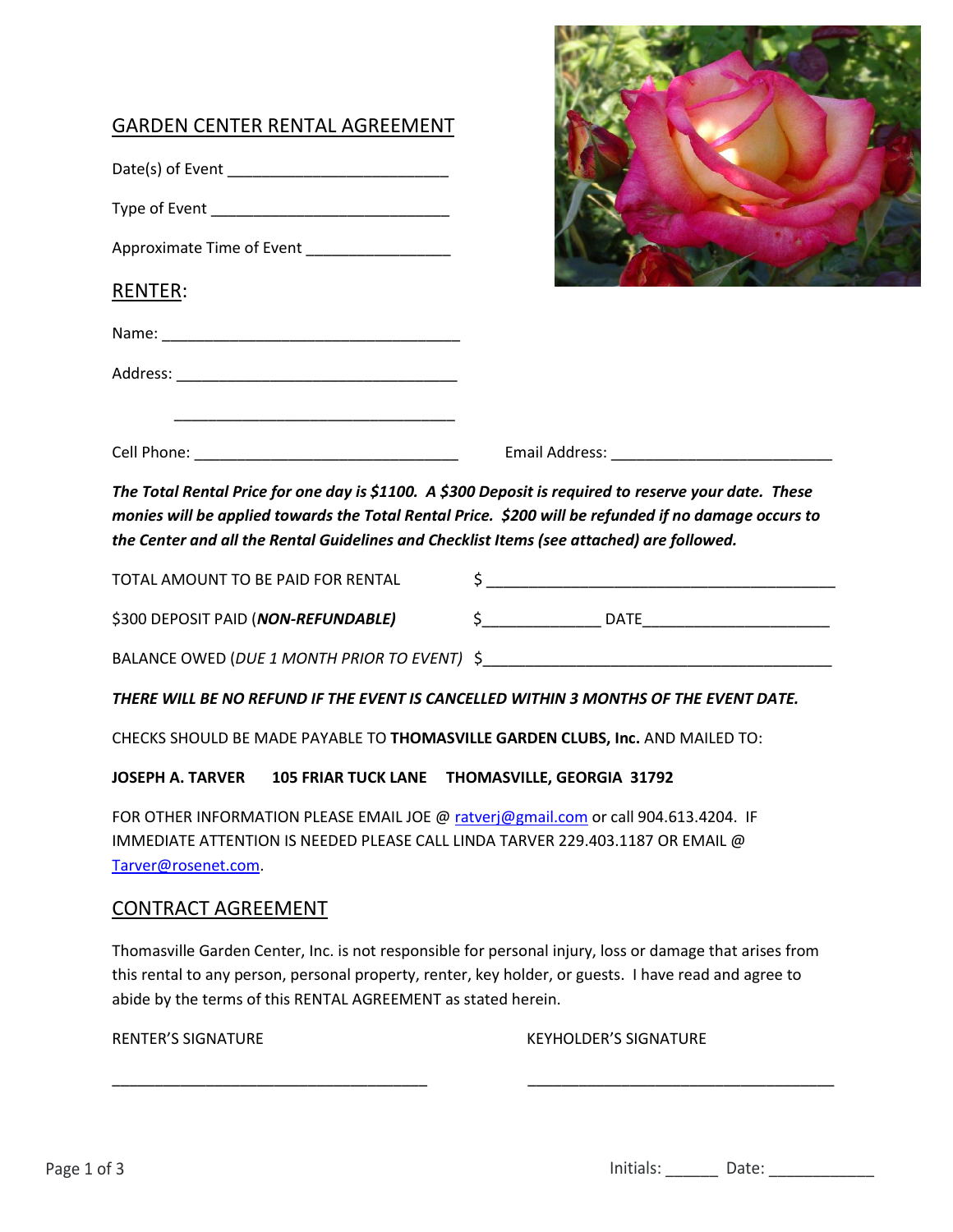### **AMENITIES INCLUDED IN RENTAL COST OF GARDEN CENTER**

 – 60-inch Round Tables – 8-foot Banquet Tables – White Folding Chairs Patio with Fountain Structure (non-working) and Arbor Grand Piano Full Kitchen Ballroom Handicap Accessible

**CAPACITY (approximate):** 120 seated at round tables; 150 for seated meeting event; 250 for standing receptions and parties. Ballroom is 54' x 29'. Library is 24' x 24'.

#### **RENTAL GUIDELINES**

- 1. Key Pickup as early as 8:30 am on the day of rental at Singletary's Flowers and Gifts at 304 Smith Avenue Monday through Saturday. If the event ends on a Saturday or Sunday, the key may be returned at 8:30 am on Monday morning.
- 2. Chairs and tables are stored in a closet and **MUST** be returned to this area according to the chart shown on the wall in the closet. White chairs are for inside and patio use only.
- 3. Enter the building through the back door under the side portico. **Use the alarm key to turn off the alarm prior to entering.**
- 4. The Garden Center tunes the piano annually. Additional tuning requested will be at the renter's expense.
- For the outdoor electrical lights to work, the power must be turned on in the electrical box located outside of the kitchen door. Lights for the gazebo are not provided.
- 6. We are located in a residential neighborhood. Please keep music volume at an acceptable level. Music should conclude at 11:00 pm. Keep windows and doors closed.
- 7. If alcoholic beverages are served, there can be no charge since the Garden Center is not licensed to sell alcohol on the property.
- 8. **Helium filled balloons, confetti, rice, bird seed, glitter, or bubbles must NOT be usedinside the building.**
- 9. Please do not nail, glue, or tack anything to the walls, paneling, or window treatments.
- 10. Three large garbage containers are provided. **Any overflow should be removed by renter.**
- 11. Ceiling fans should remain on at all times.
- 12. Furnishings should be returned to their original location. No furnishings should be moved from the living room.
- 13. The renter will need to provide dishwashing detergent, paper towels, dish towels, trash bags and ice as needed or required.
- 14. A small freezer is available inside the closet at the back door.
- 15. **The RENTER is financially responsible for damage done to the property and will be billed accordingly. No property belonging to the Garden Center shall be removed from the premises.**